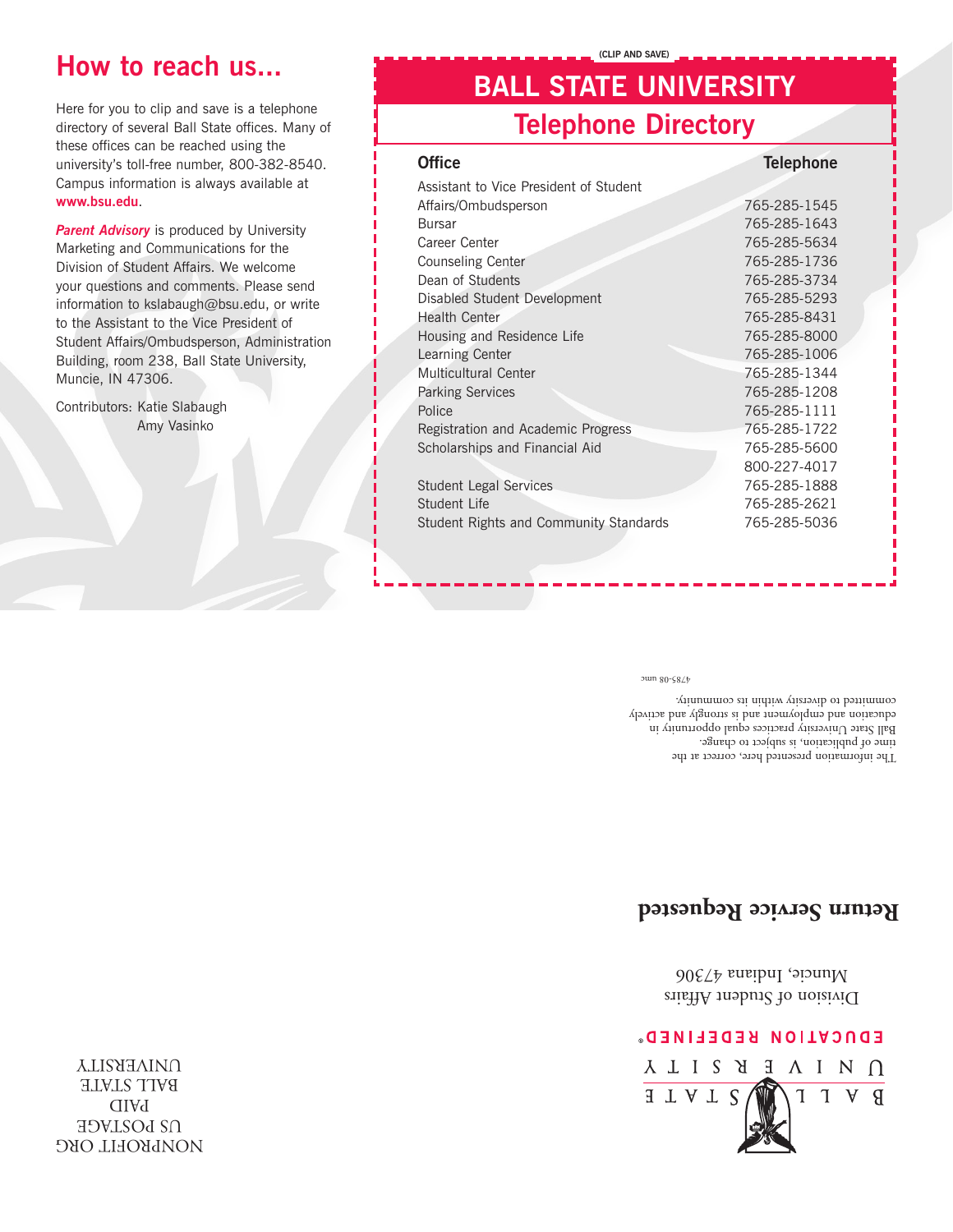# FOR PARENTS OF STUDENTS AT BALL STATE UNIVERSITY<br> **BALL STATE + PARENTS**

### **FACILITIES: \$15 million student center renovations under way**

#### *By Amy Vasinko*

The L.A. Pittenger Student Center is undergoing a facelift. The \$15 million renovation will create a functional and attractive place where students can meet, work, and enjoy the college experience.

Since its dedication in 1952, the student center has received two additions and has undergone other renovations and interior updates. The current renovation is due to be completed by 2010.

 More than 20 student organizations and university services call the building home. The renovation will allow for a more centralized, user-friendly floor plan. The computer lab will be moved up to the first floor alongside student organization offices. A new circular main hall will replace the long corridors and create a more open feel. The Student Government Association, Late Nite, the University Program Board, and the Office of Disabled Student Development will all be on the first floor. Bruce Morgan, director of student

center and programs, says the new first floor will ultimately "be a hub for student organizations and a place where they can foster a greater sense of community." Student center offices, which once occupied part of the first floor, will move to the second floor, where staff can more effectively manage meeting rooms and conference space. The third floor will consist of meeting rooms and the Pittenger Hotel, which also will receive upgrades.

Another major aspect of the renovation is the remodeling of the Tally and the Cardinal Crossing food court. The roof will be raised in this area, and a wall of windows will be installed, resembling The Atrium food court in the Art and Journalism Building. Chain restaurants, including Starbucks and Taco Bell, will be moving in, among other dining options.

New alarm systems will be installed and will include strobe lights for the hearing impaired. These alarms will be equipped with speakers for announcements in the

event of severe weather or other emergencies. The student center will also feature a new wheelchair-accessible entrance ramp on the north side of the building.

Along with the alarms, a new sprinkler system will be installed, and mechanical systems will receive an upgrade. New electrical, heating, and air-conditioning systems will be installed, along with more energy efficient windows. These structural and mechanical updates will provide a safer and more comfortable environment to relax, work, spend the night, or meet with friends.

The ultimate goal for the student center is to serve students. While there may be some inconvenience during this construction period with the relocation of several offices, the outcome will be well worth it.

*Amy Vasinko is a graduate student in student affairs administration in higher education. She has an assistantship in the Office of the Assistant to the Vice President of Student Affairs/Ombudsperson.*

**INSIDE: NEW LOCATION OF STUDENT CENTER OFFICES MOVED BECAUSE OF CONSTRUCTION, PAGE 3**

### **CAMPUS LIFE: Ombudsperson provides valuable service to students**

At Ball State, the ombudsperson helps students resolve concerns, problems, or conflicts they may have with university policies,

procedures, and decisions. The office provides a safe, confidential, and neutral place for students to talk about their concerns.

"Ball State founded its ombuds office in 1992," says Kay Bales, vice president for student affairs, "and just two people have served in this role, which means students have benefitted from the continuous service of an experienced ombudsperson who brings a lot of institutional knowledge to the position."



**Katie Slabaugh**

"There are several aspects of my role that are of great benefit to students," says Katie Slabaugh, the current ombudsperson. "The office provides a safe and informal place for students to visit. Students can talk with me about a problem or a personal or sensitive issue and be assured the conversation will be kept confidential.

 "Besides getting to help resolve the concern at hand, students benefit by learning how to connect with resource people such as myself, how to locate and interpret institutional policy and procedure information, and how to work through an issue when a policy or procedure may not apply. These life skills are very important."

Students typically should call the office to set up an appointment, but they also can drop by. In the first meeting, time will be given to review the role of the ombudsperson and to allow your student to talk about his or her issue or concern.

Together, your student and Slabaugh will define the issues at hand. The discussion will help to clarify what has happened, who is involved, how your student feels about the situation, and what actions have been taken to resolve the matter.

Next, your student and Slabaugh will discuss and evaluate the options for resolving the issue. It is important to note that the ombudsperson will remain neutral, impartial, objective, and fairminded. Slabaugh does not become an advocate for one side or another in a dispute.

Finally, your student will clarify the next steps he or she plans to take. Slabaugh will not discuss a student's situation with any other people without the permission of the student. Your student and the ombudsperson may have one or more follow-up discussions to check the progress of the student's situation.

Slabaugh's office can be reached by calling 765-285-1545. The office is in the Administration Building, room 238. For additional information, see **www.bsu.edu/sa/ombuds**.

# **BALL STATE UNIVERSITY EDUCATION REDEFINED**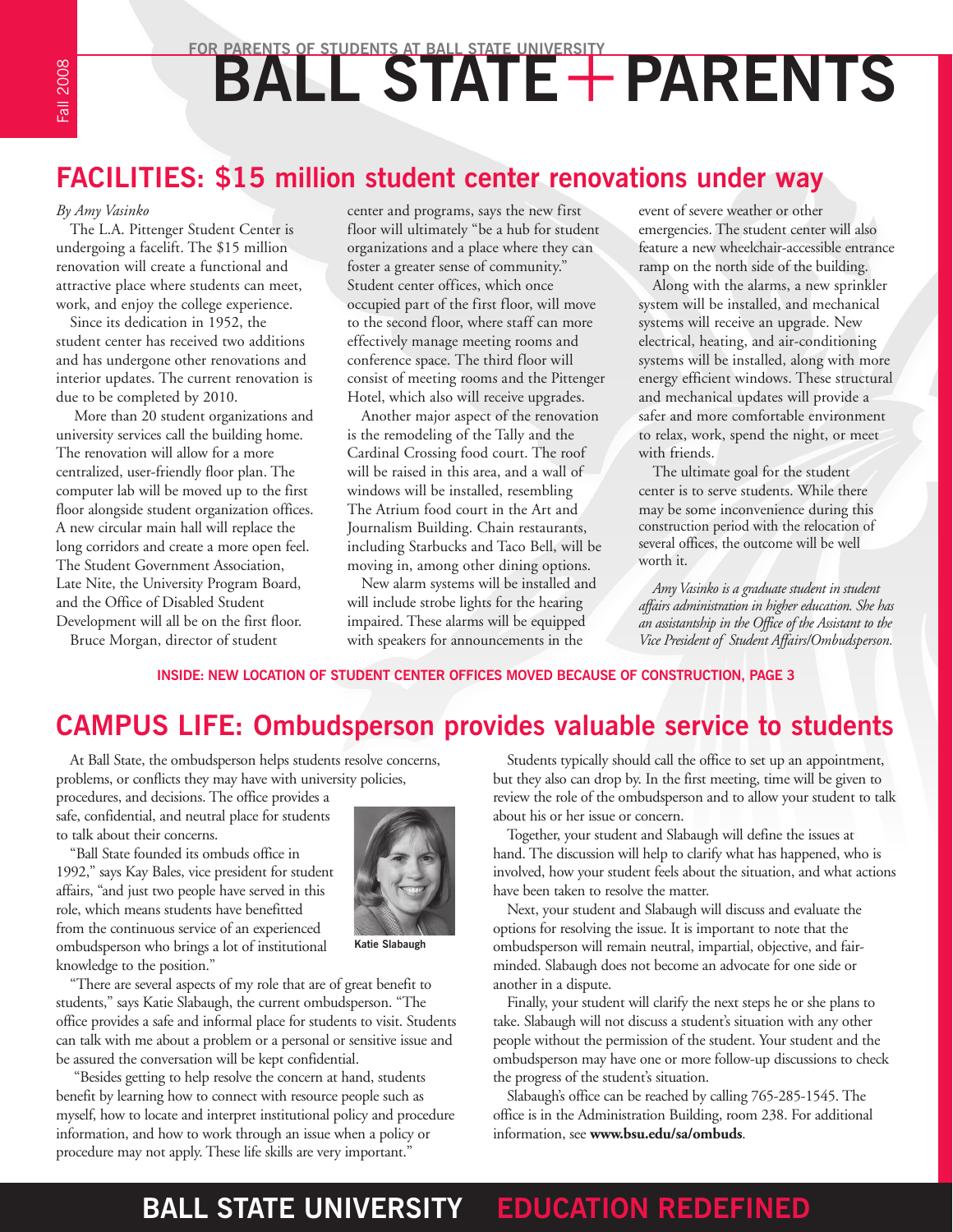### **Dates to Remember**

**December 15–19, Monday–Friday** Final exam period

**December 20, Saturday** December Commencement

**December 20, Saturday** Residence halls close at 6 p.m.

**December 22–January 11, Monday–Sunday**  Semester break Residence halls open at 9 a.m. Sunday.

**January 12, Monday**  Spring semester classes begin.

**January 19, Monday** Martin Luther King Jr. Day—no classes

**March 7–15, Saturday–Sunday** Spring break—Residence halls close at 8 a.m. Saturday and open at 9 a.m. Sunday.

### **Honors and Awards**

#### **Among the most innovative**

*U.S. News & World Report* ranked Ball State University 14th on the 2008 list of "Schools to Watch" for innovation. Ball State's innovations include immersive learning experiences, where students turn classroom knowledge into real solutions for real-world problems, and its use of state-of-the art technology and emerging media. In addition, Ball State's set of programs for freshmen was listed among "programs to look for" for the fifth year in a row by *U.S. News.*



### **CONNECTIONS: Instructor's creativity, concern for students goes beyond classroom**

Robin Rufatto, a mathematical sciences instructor in her 28th year of teaching,

recently received the Lawhead Award for Teaching in the University Core Curriculum. Rufatto, who teaches freshmanlevel math courses, crosses paths with hundreds of students at



 **Robin Rufatto**

a time and place where they face new challenges and may feel stressed. We asked her about her teaching experiences.

**Q: What types of math courses do you teach?**

**A:** I teach anything that starts with a 1. That's what I do. In a class like MATHS 125 (Mathematics and Its Applications), I try to sell that course as math you will use the rest of your life. For instance, I might try using a newspaper poll about the McCain-Obama race. I want students to be able to analyze the statistics that are reported, to think about it, and ask questions about how many people were polled and who was polled. I try to cover things that will make them aware of math in the world around them. We talk about finance, credit reports, credit reporting agencies, credit cards, how to calculate interest, how to read the fine print.

**Q: How do you try to help students in an introductory course?**

**A:** I'm aware of students who are being affected by stress. So, I talk with the whole class about it. I talk to them about how the brain works and what may be happening in the brain that makes people freeze up on a test. We spend time going through exercises like running in place before a test, because if you exercise and get the endorphins going, that counteracts stress. This makes students laugh, and even that produces endorphins.

When I sense that students are nervous about talking in class, I try to reach out to them and get them in my office one-onone, especially students who seem to have a high level of math or test anxiety. For some, I refer them to Disabled Student Development.

**Q: What do you see as the positives of today's students, and what are their needs? A:** I find today's students are really good

at being comfortable about coming to me with questions or concerns if they are not doing well, and I think that is wonderful.

I really feel for students who come in and say are majoring in such-and-such because that is what their parents said they wanted them to do. The bottom line is, one day they have to be able to support themselves, and so they need to find a major that fits them.

We have to teach our kids to listen to themselves and find what is right for them. If they don't like their classes or their major, they need to think about what they're doing.

Students might be surprised to know they can have this conversation with their math professor. I invite students to come to my office hours. I will talk with them. I may not have all the answers, but I will get them in touch with somebody who does.

**Q: What tips would you give parents to help them be effective in helping their students become successful?** 

**A:** I would do whatever I could to make my child responsible with things like finances and time management. I think that's one of the issues that our students struggle with: accepting responsibility for their own success or failure. Students sometimes come up to me at the end of the semester and ask, "What can I do for extra credit?" but I have to tell them that the responsibility for their grade all along has been on their shoulders. I'd say that the mentality of accepting your own success or failure starts at home.

**Q: What do you tell people about the value of the University Core Curriculum?**

**A:** I think there's a misconception among first-generation college students and their parents that if you go to college and major in French, you'll take courses only in French. So, they might see the core curriculum as a waste of time or as fluff. "Why am I taking history if I'm a chemistry major?"

I see the core as an eye-opening experience. This is your chance to take some subjects you've never taken before. By not expanding our course choices like that, we limit what we perceive as career opportunities. If all we know about is what we've seen growing up, we're pretty limited.